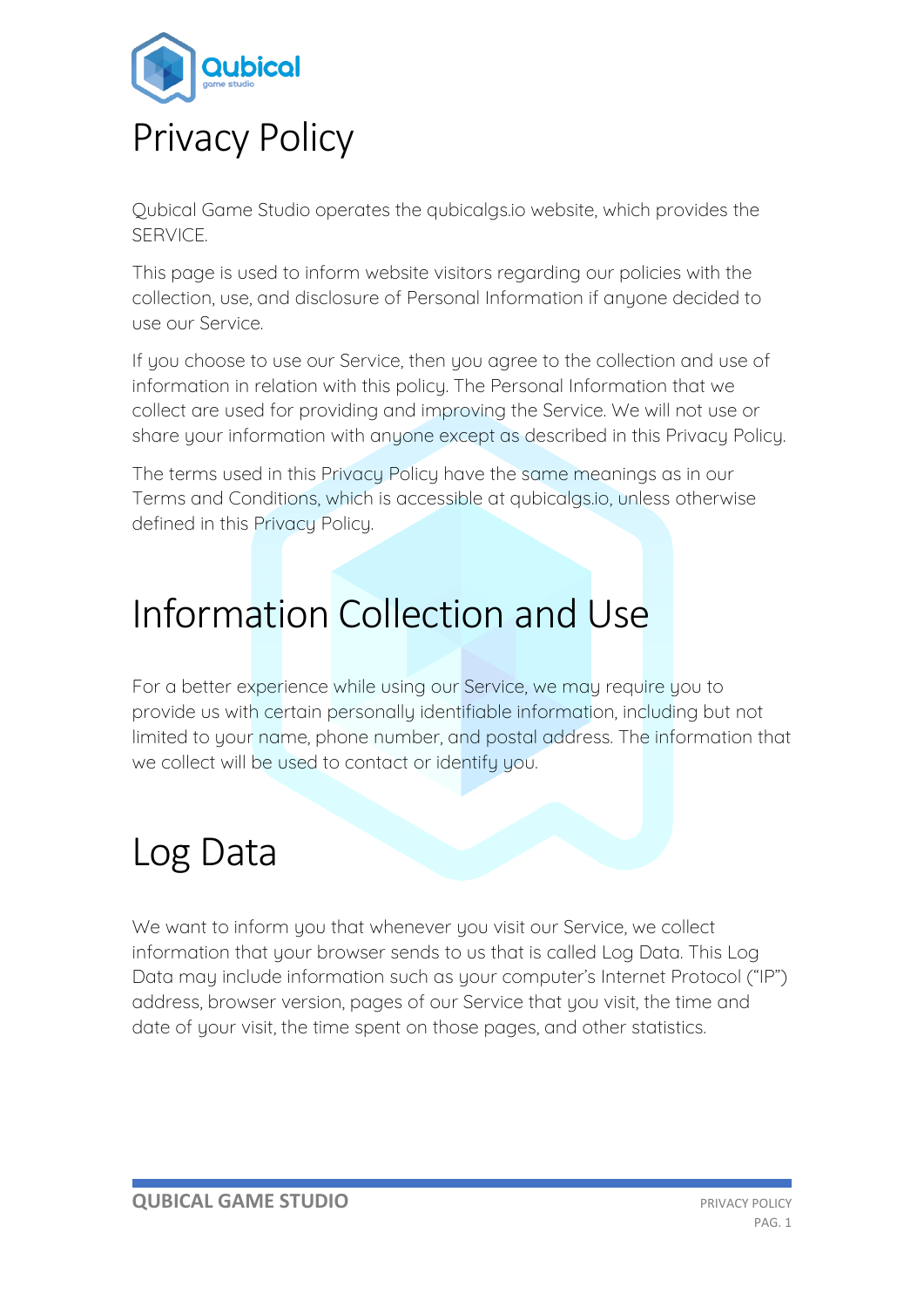

Cookies are files with small amount of data that is commonly used an anonymous unique identifier. These are sent to your browser from the website that you visit and are stored on your computer's hard drive.

Our website uses these "cookies" to collection information and to improve our Service. You have the option to either accept or refuse these cookies, and know when a cookie is being sent to your computer. If you choose to refuse our cookies, you may not be able to use some portions of our Service.

### Service Providers

We may employ third-party companies and individuals due to the following reasons:

- To facilitate our Service;
- To provide the Service on our behalf;
- To perform Service-related services; or
- To assist us in analyzing how our Service is used.

We want to inform our Service users that these third parties have access to your Personal Information. The reason is to perform the tasks assigned to them on our behalf. However, they are obligated not to disclose or use the information for any other purpose.

## Security

We value your trust in providing us your Personal Information, thus we are striving to use commercially acceptable means of protecting it. But remember that no method of transmission over the internet, or method of electronic storage is 100% secure and reliable, and we cannot guarantee its absolute security.